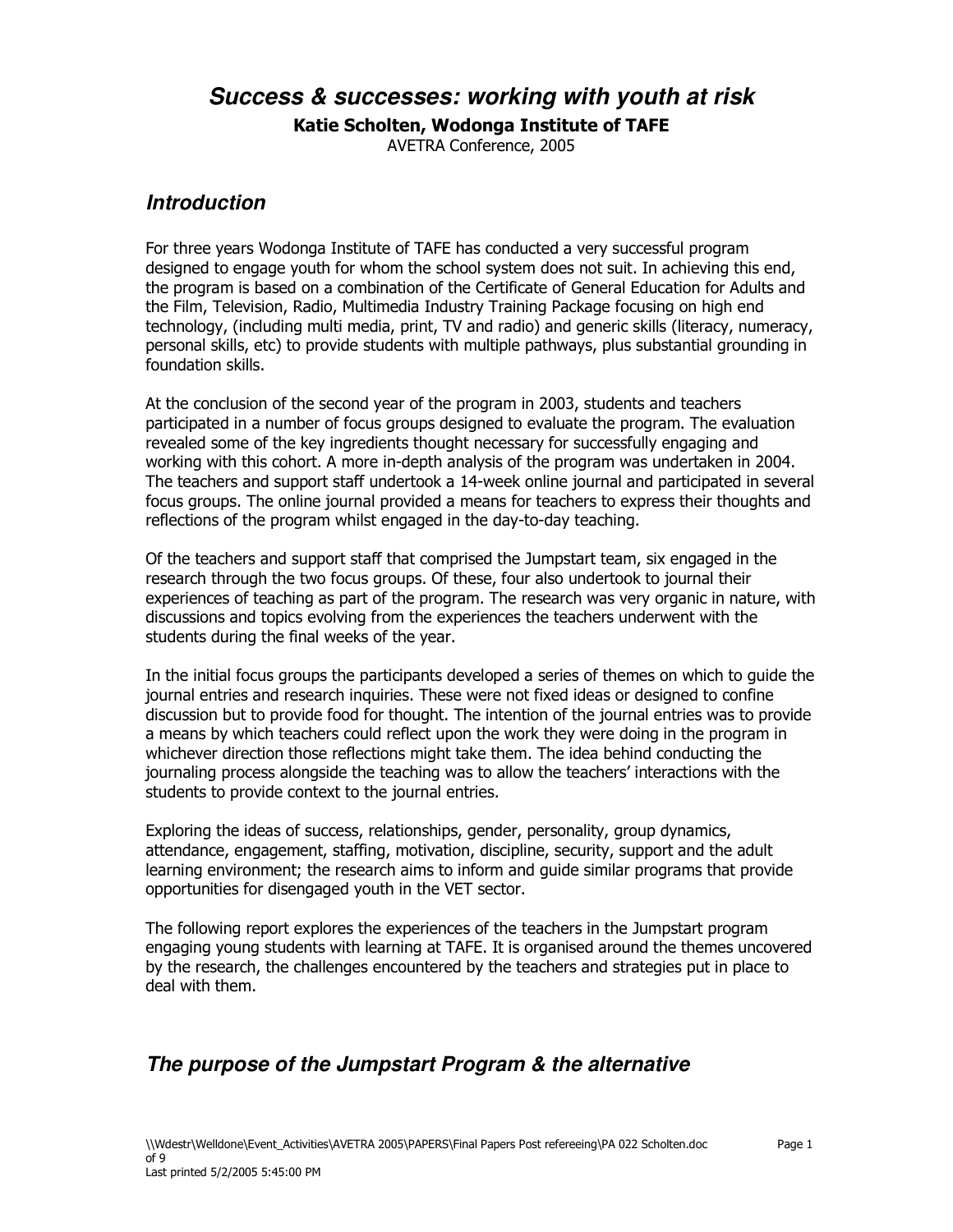The purpose of the Jumpstart program as perceived by the Jumpstart team was to provide an alternative education option to young people who have exited the school system. The team strove to provide these young people with a positive experience of learning and connecting with adults. The team believed the Jumpstart program:

- "Provided a positive and safe learning environment
- $\bullet$ Enabled the young people to form a positive relationship
- Provided students with a sense of achievement
- Developed personal and key living skills
- Showed students that teachers do care about them  $\bullet$
- Provided a pathway to further study or employment."

Although the Jumpstart Program offered a viable alternative for the students wishing to complete years 9 and/or 10, the team still believed school should be their first option. The team agreed that schools offered greater subject choices and opportunities for students including work experience and extra curricular activities that the Jumpstart Program was unable to offer. Schools also offered students a wider social network. While this is true, there were some instances where schools did not meet the needs of some students. It is suggested that some of the reasons schools were not suitable is because they lacked the resources to support students with literacy and numeracy difficulties as well as personal and welfare issues. The larger class sizes also made it difficult for teachers to find sufficient time to develop relationships with students.

## Details of the Jumpstart Program – the interview and preference process, the first month and destinations

The program was open to 15 to 19 year olds willing to commit to the 9 to 12 month program. With high demand for places all potential participants were required to undertake an interview.

The interview explored the students' previous experiences with education, where they had attended and what they had achieved as well as their experiences at school, 'the good, the bad and the ugly'. Other details included whether they had any physical difficulties or other barriers to coming to TAFE such as transport or accommodation. Also, what the students saw as their real strengths; if they had any hobbies; interests or passions; if they mixed well with others; and whether they would be happy working with a small group; what they thought would be the differences of the adult learning environment to what they have known in the past and how they felt they best learn, whether by doing, demonstrating, reading or listening etc. The students were asked if they were prepared to commit to regular attendance and which course, hospitality or media, would their preference be.

The Program Coordinator and Youth Participation Coordinator, who conducted the interview ensured that the interview process was not about accepting or rejecting students but getting to know them, going on to say that "the interview was not about culling people, it was about getting to know the student and ensuring that TAFE is the best option" for them. Parents and quardians were welcome at the interview but were not essential.

In addition to either the Certificate 1 or 2 in General Education - Adult, students also had the opportunity to complete a Certificate 1 in Media or a Certificate 2 in Hospitality Operations within the 9 to 12 months of the program.

The first month of the program was an introductory transitional period, which focused on orientation and team building. This period also gave the staff involved an opportunity to begin building a relationship with the students and to determine their literacy and numeracy levels and needs.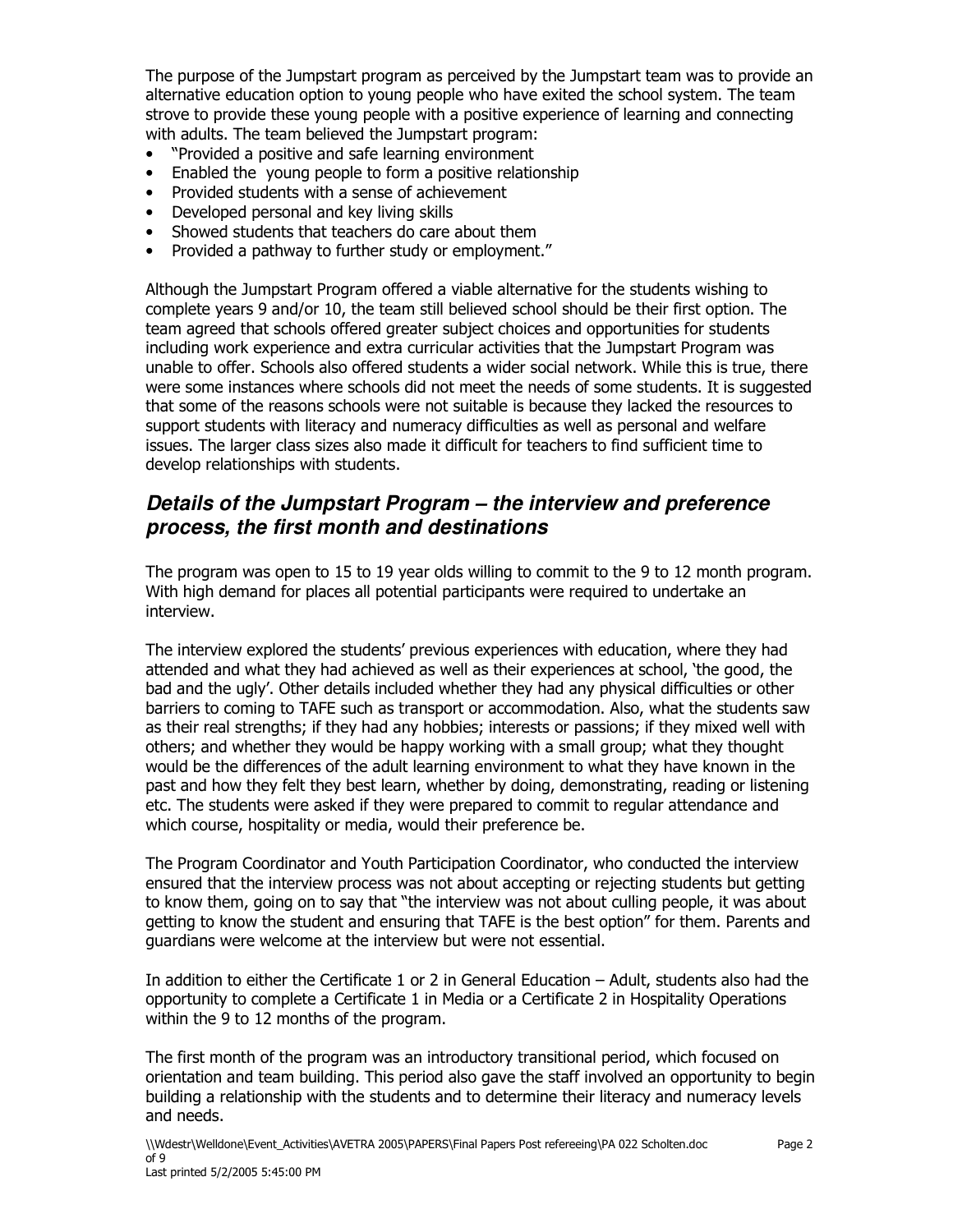In 2004, 26 students started the program in the February intake with a further 11 beginning in the April intake. Of the 37 students, 23 completed the Jumpstart program moving onto various destinations including:

- 3 Returning to the Jumpstart program to complete Certificate II
- 10 Undertaking mainstream TAFE courses
- $2 -$  Returning to school to complete year 11
- $\bullet$  2 In paid employment
- 2 Looking for employment or exploring TAFE course options
- $\bullet$  1 Relocated
- $\bullet$  2 Unknown.

A further 16 students withdrew from the program, their destinations are as follows:

- 1 Returning to the Jumpstart program to complete Certificate II
- $\bullet$  1 Returning to school to complete year 11
- $\bullet$  1 Parenting
- $\bullet$  4 In paid employment
- $2 -$  Not studying or working due to health issues
- 2 Looking for employment or exploring TAFE course options
- $\bullet$  1 Relocated
- $\bullet$  2 Unknown.

# **Exploration of challenges and strategies**

#### **Attendance**

Regular attendance was one of the bigger obstacles facing the Jumpstart team. It was a behaviour that was normal to Jumpstart students as many had poor attendance rates in the school system. Students often did not attend for substantial periods or simply missed classes and days with no specific pattern. By fourth term, attendance was reduced permanently by one third with another third of students only attending spasmodically.

The Jumpstart team used a number of strategies to both encourage attendance and deal with the affects of irregular attendance. One strategy was positive reinforcement. A teacher participating in the research relayed a story of a particular group of students she had labelled as 'stayers'. She told how these students had shown up on a cold day to canoe down the river. Taking the opportunity to praise the students for their staying power she said "you guys are clearly the hard core stavers" and further reinforced this when they were first to class saying "I knew you would be here. You're a stayer - you know people who aren't here can't pass". After a while she noticed the students parroting these ideas to other students, saying "I'm going to class. I always show up. You can't pass if you're not there". The teacher believed that the students had taken the positive reinforcement onboard as "part of their self image".

The Youth Participation Coordinator regularly chased up students who missed classes. She frequently visited classes to see which students were absent, particularly in the first few weeks of the term. Students who failed to attend after the term break were contacted and encouraged to return to classes, as were students who missed classes throughout periods of the program. Students often reguired `rounding up' for classes throughout the day from other places on the campus.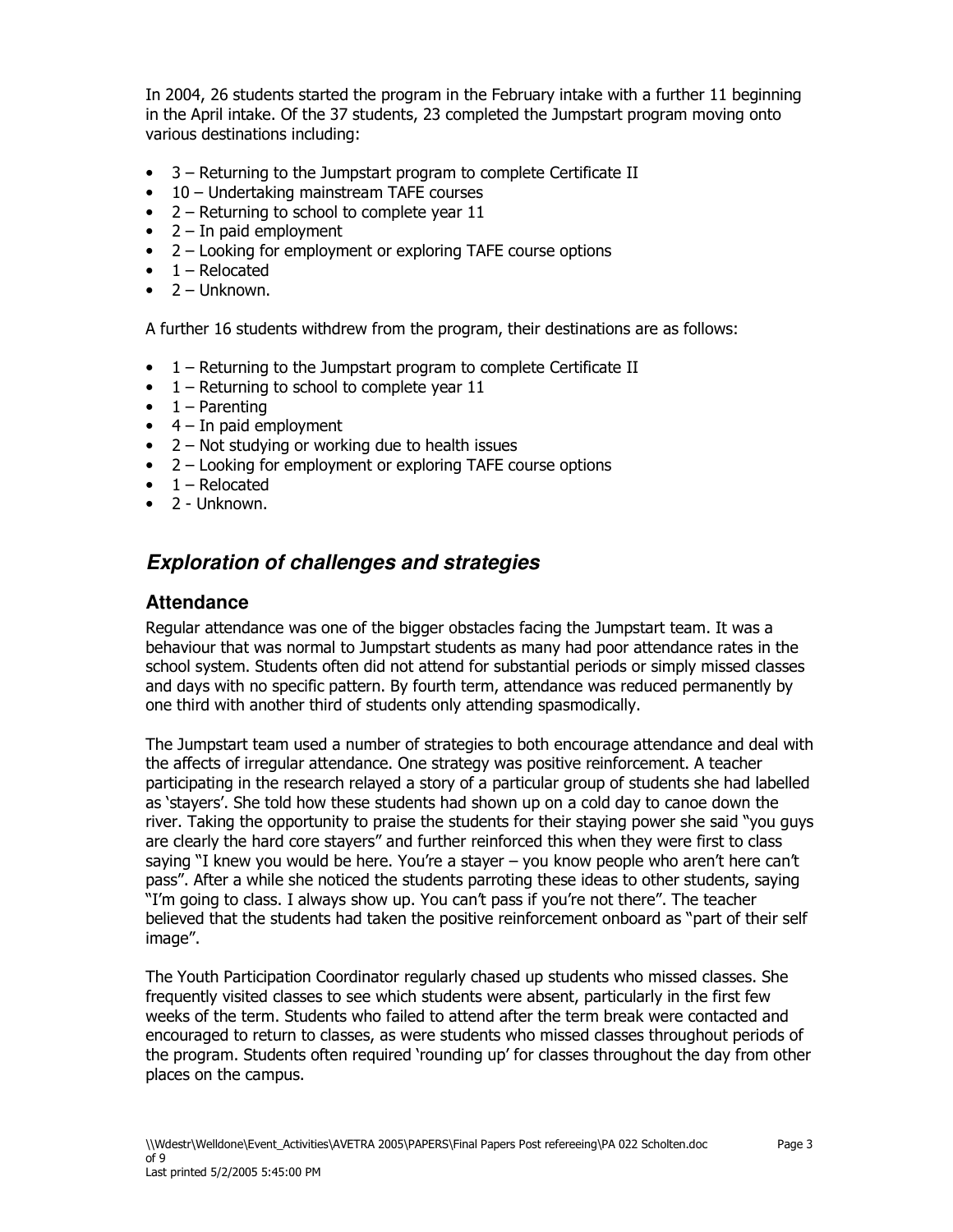The program did not formally withdraw students who stopped coming to TAFE as they sometimes returned weeks or months later and with additional support could re-engage with the program and even return in the following year if necessary. The Program Coordinator observed that "experiences of attendance not dissimilar to what was expected with this cohort" and that students who "disappear for a month or two... do reappear".

The program did not place a minimum requirement on attendance. This was to prevent students thinking they hadn't attended enough to pass and therefore would cease to attend classes at all. It was also to prevent students attending for only the minimum required.

Erratic attendance by students became very difficult for teachers with the students frequently missing activities, at different stages of activities or on different activities. One teacher stated that they "find it frustrating when they [the students] are away because it's hard to keep track of who has completed what". Adding to the difficulties, having students at different stages presented the increased opportunities for students to copy the work of other students as well as the reluctance of students to move onto new tasks when other students were still completing the previous tasks. The Program Coordinator identified a positive outcome of low attendance levels, saying, "The one real advantage of the absences was that those attending were getting a lot of attention and were completing a lot of work". The higher teacher to student ratio was such that students who do attend benefited from a larger share of the teacher's time.

#### Engagement

Beyond attending, students also needed to be engaged by the learning and to participate in class. The team found engaging these students was one of the greatest obstacles with the Jumpstart program. It was very difficult to cater to the variety of skill levels and interests in the group and at the same time ensure all the students felt they were treated in the same way. The groups were comprised of students with the ability to pass and those with quite poor numeracy and literacy levels. The students who struggled academically did not wish to be singled out and therefore received the same tasks as the more academically able students but struggled with them. Their difficulties meant that they often switched off and did not engage with the learning. Conversely if tasks were too basic they failed to engage the academically able students. The same tasks therefore needed to be able to cater to the abilities of all academic levels.

Activities also needed to be interesting. Some of the program's appeal for students was the mixing of general education with a vocational focus on Multimedia or Hospitality. The added vocational dimension was designed to add interest and enhance engagement. The use of technology including computers, digital audio-visual equipment and the radio station was important in generating interest and engagement.

Activities also needed to be relevant to the students' lives and the subject. Teachers adapted tasks to fit scenarios from the students' lives, such as writing letters with the intention of sending them. Tasks had more meaning than fulfilling a learning outcome for students. Students would also resist engaging with a task if they did not see the relevance it had to the subject taught. What made activities particularly relevant for the students was if the task was directly related to passing the course. Teachers regularly updated the students as to their progress and indicated what was required of them to pass.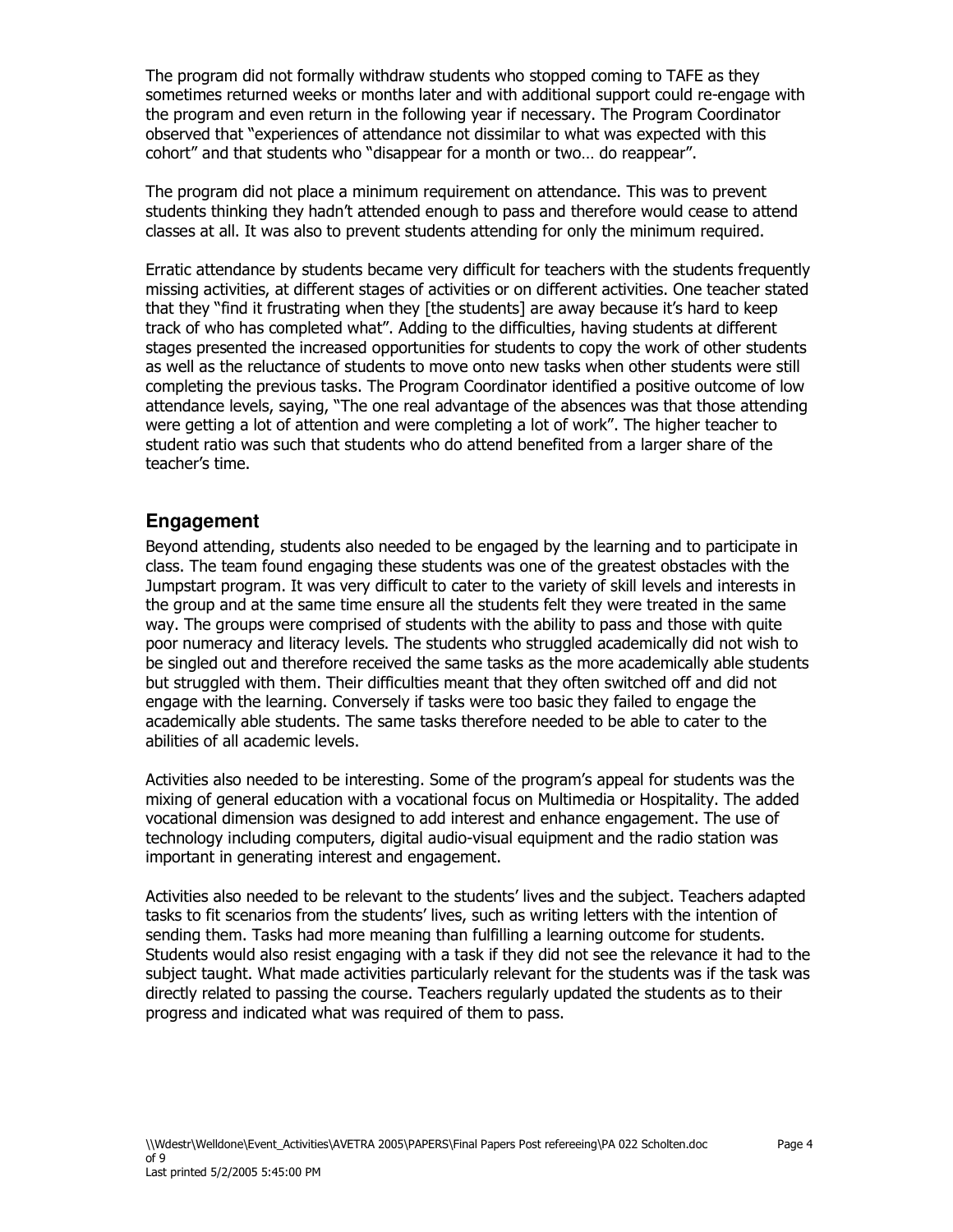#### **Success**

Success was not viewed as black and white by the Jumpstart team. A student's success went beyond achieving competency in the certificates students undertook. Success was determined at the individual student level. Success, viewed holistically by the team, could include:

- Achieving Certificates 1 or 2
- Being in a safe environment
- Getting to class
- Developing a routine that may enable further study
- Developing a positive relationship with an adult
- Developing a sense of achievement
- Developing a feeling of being valued
- Developing life skills
- Developing social skills
- Developing employability skills
- Developing socially acceptable behaviour  $\overline{a}$
- Developing a capacity to engage in learning
- Participating in a positive educational experience.

For students however success was simpler, achieving their certificates. This did not necessarily mean that the student was engaged with the learning and focused on achieving that certificate as other problems and barriers in their lives still existed that took precedence over achieving their certificates.

#### **Relationships**

Relationships between the staff, students and the Institute were key components of the Jumpstart Program. They had both positive and negative influences on the students. The first four weeks of the program focused on building the relationships amongst the students and with the teachers.

The team believe connecting with students was vital to the success of the student and by extension the program. In student feedback, students described teachers with statements like "they really care".

The students appreciated honesty and other traits in teachers that showed they were human. Admitting that teachers could make mistakes showed students that there was hope for them as well. Knowing that teachers could be wrong sometimes made the students strive for the answers to problems just so they could prove that the teacher was wrong.

The Jumpstart Team regularly negotiated lesson plans and tasks with students. Tasks that were negotiated were frequently tackled with greater enthusiasm and motivation than other tasks.

Regular feedback about the students' progress was an important aspect of the studentteacher relationship. In addition to regular feedback from the class teachers, the Program Coordinator and Youth Participation Coordinator met with students individually at key points in the year to discuss their progress. At the end of each term the students and teachers came together and shared lunch. The lunches were important in acknowledging the students' efforts and achievements.

The Jumpstart team suggested some of the reasons the student-teacher relationship was stronger in the Jumpstart program than those formed in schools was because the lower student to teacher ratio allowed the team to provide more intensive support and more time to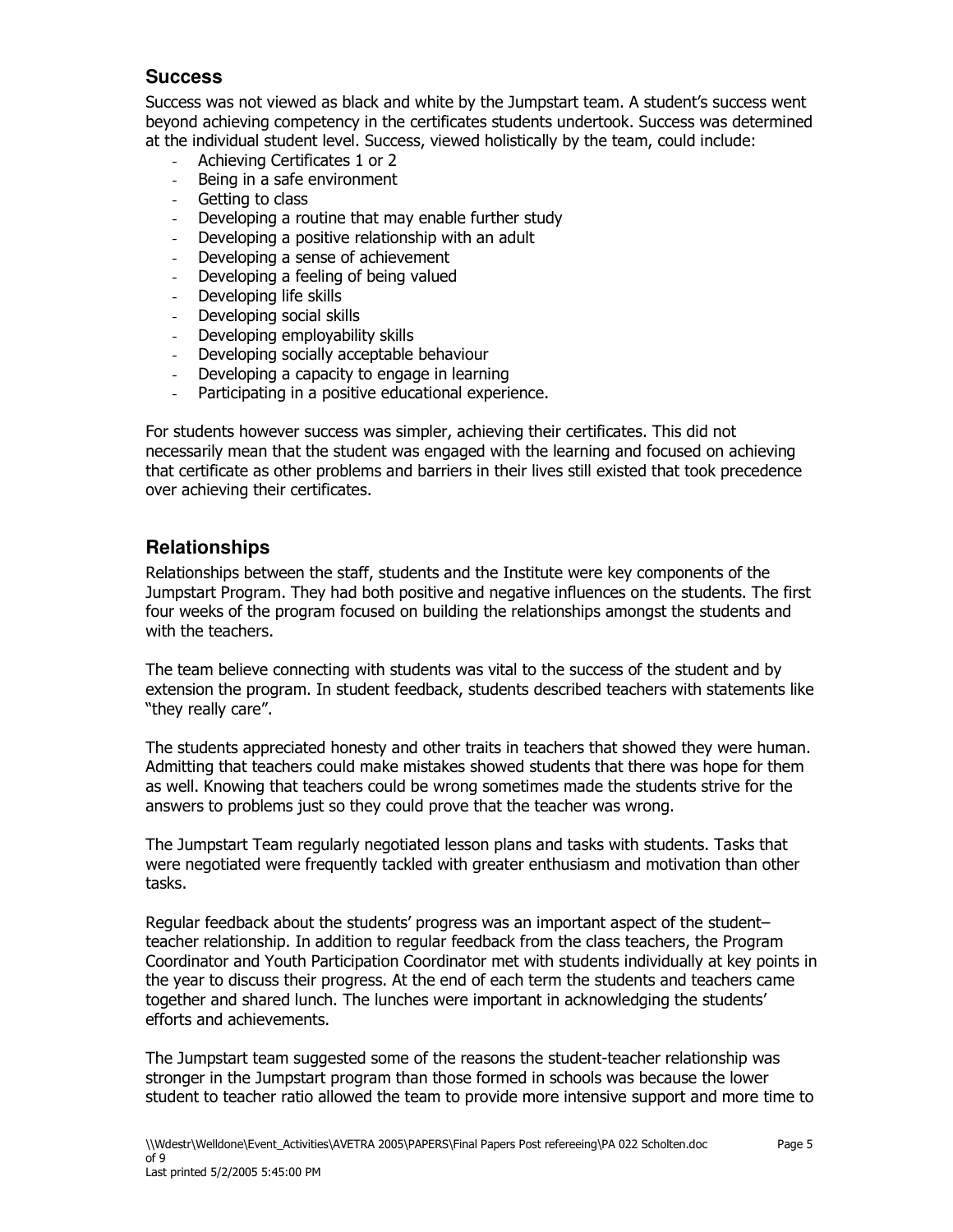build relationships. Also, the small number of students allowed the Youth Participation Coordinator to identify students who needed additional support in beginning relationships positively. The team expected a settling in period of about six months as many students had numerous obstacles and little outside support. They recognised that it "took time to build trust and respect and to demonstrate that learning could be a positive experience".

The Jumpstart team believed minimising the negative affects of relationships and interactions was an important strategy for the program. In interviews with the students, the Program and Youth Participation Coordinators assessed the personalities of the students. The program appealed to students who experienced being bullied in the school system as well as the bullies who may have been asked to leave the school system. With this type of dynamic, according to the Program and Youth Participation Coordinators, it was important to select and balance the individual groups very carefully. A frictionless balance could not always be achieved and the groups needed to be monitored closely. By scheduling classes on only three days a week per group, the number of students on campus at any one time was as low as possible. The more often that larger groups of students were together, the more likelihood of inappropriate behaviour.

Relationships with the Institute in general were also important aspects of the success of the Jumpstart Program. Some of the key relationships that needed to be fostered included the teaching department that housed the program and its Manager; Managers of other departments and the Directorate. The Jumpstart Coordinator ensured that Management staff were kept informed of issues surrounding the program with the preparation of pre-interview notes and correspondence. The strength of the relationship with the Directorate was such that the Jumpstart program received priority access with the Deputy Director of Training Delivery, should a major crisis with a student emerge.

### **Timing**

Experience had shown for the team that students who had a break of six months or more between leaving school and commencing the Jumpstart Program had better success than those entering the program straight from school. The team believed that students with a 'gap' brought a greater maturity level and resolve to their study that enabled them to better manage the transition into this type of learning. Some students realised that this was their final chance at education and displayed less anti-social behaviour.

Students straight from school on the other hand, had no chance to reflect on their past behaviour and brought the same poor behaviours, attitudes and immaturity from one classroom to the other. For example, one student who displayed a low maturity level and attitude problem dropped out of the program in 2003. She returned to TAFE 12 months later with increased maturity and a committed attitude, completing the Certificate of General Education - Adults. Twelve months made a very significant impact on this student's success and engagement with learning. This being said, the program did not turn those students straight from school away from the program.

## **Staffing**

The team agreed that a generous staffing level was a vital key to the program's success. The team used a variety of strategies to maximise the staffing levels in the classrooms. When lesson content made it possible, classes were scheduled together so more teachers were available to support students in their work. For example maths and media classes were scheduled together for the theory of scales. Students learnt how to determine scales through the use of scales in film and photography.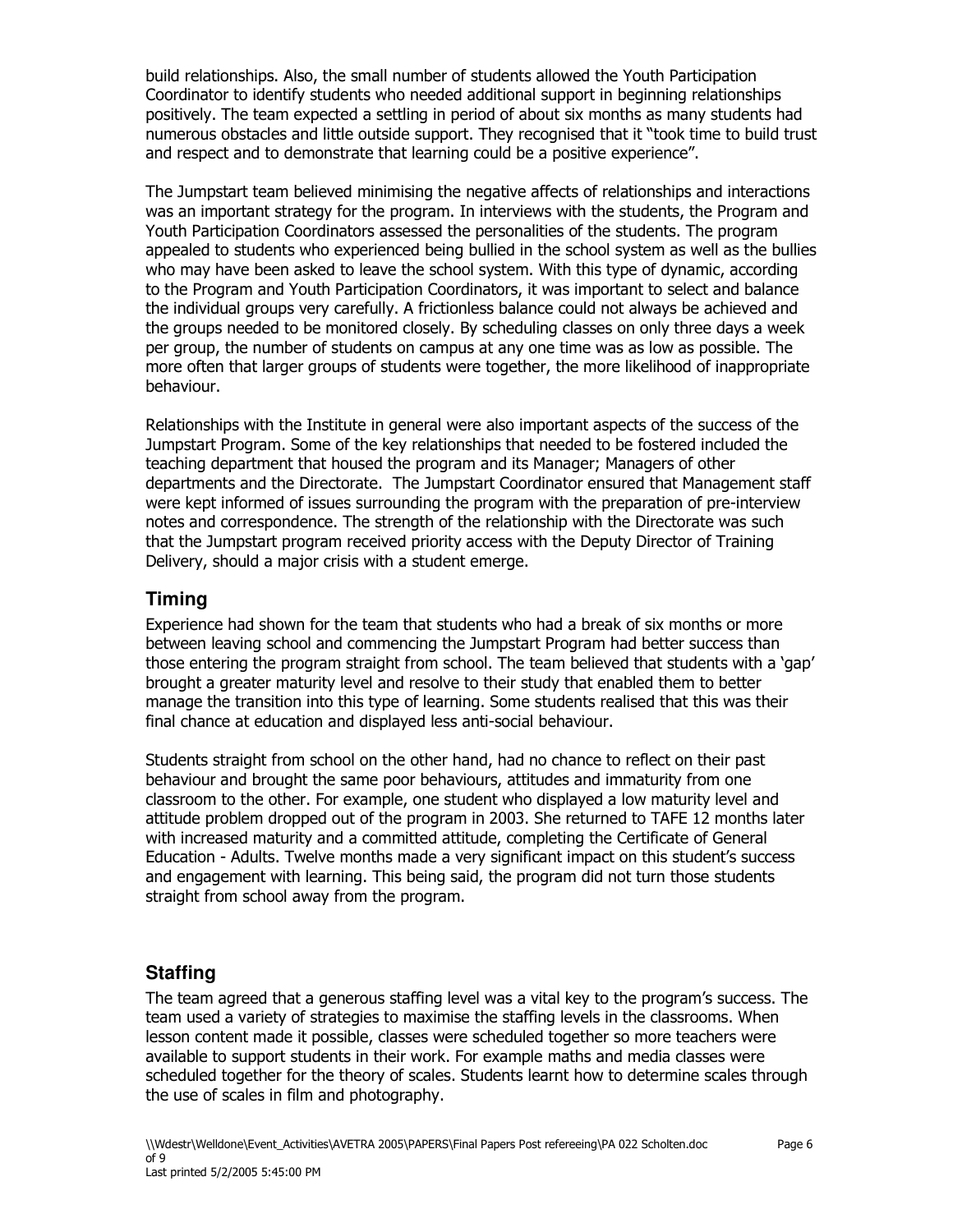The program was also able to draw on the resources the Institute had in place to support students with diagnosed learning difficulties including Attention Deficit Disorder (ADD), Attention Deficit Hyper Disorder (ADHD) and Dyslexia. Students with these difficulties were entitled to additional support through a teaching aide. The teaching aide assisted all the students in the class whilst discreetly assisting the diagnosed student so as not to identify that student as being different.

Finding suitable staff members for the program was difficult, as capable people willing to work with disengaged young people in the TAFE environment, and who have appropriate qualifications and experience are hard to find. Ideally the Program Coordinator believed the staff should be experienced with some staff holding a full teaching qualification, usually within the secondary or primary system, as they will have acquired the skills to manage a classroom. The team also recognised the value of vocational qualifications which some of the staff held. It helped if staff members had experience with at risk or disengaged youth, had a passion and enthusiasm for their teaching area and were determined, as teaching this cohort was demanding.

Teaching in the Jumpstart program was very demanding. It took a special type of teacher as often their attitudes, values, beliefs, self-esteem, confidence, security, self-concept and composure could be compromised. Support from management was essential for the well being of the teacher and the program, especially with success viewed differently than in other programs; teachers needed to feel that their professionalism was not under threat.

### Role of the Youth Participation Coordinator

The role of the Youth Participation Coordinator in the Jumpstart Program was invaluable. She had a strong relationship with the students and was there for a chat or a laugh, available to support students in their studies as well as with personal issues. Often the presence of the Youth Participation Coordinator in the classroom had a settling affect on the students and she was an important conduit between students and teachers. In the first six months of the program the Youth Participation Coordinator dealt predominately with building relationships and harassment and bullying issues. She was able to work with students to teach living skills including how to make accommodation sharing successful, how bonds and leases work, how to prepare budgets and relate to landlords. She was able to help students with employment seeking skills such as preparing resumes and applications, interview skills and what questions to ask prospective employers. When students required it she was able to support them in finding accommodation, food vouchers, bedding and even take them grocery shopping in emergencies. The Youth Participation Coordinator linked students with welfare organisations and caseworkers as well as Centrelink resources. Towards the end of the program she discussed with students what their plans were after the program, what their goals were and what they would like to do with their lives. She was able to provide students with course information and employment skills. The Youth Participation Coordinator was not just there to support students but also provided valuable support for teachers.

## **Discipline**

The Program Coordinator managed discipline for the Jumpstart Program with the support of the department's Manager and the Deputy Directors. The Youth Participation Coordinator would support the students through discipline issues often brainstorming strategies with them.

In addition to formal discipline procedures at the Institute, the Jumpstart team engaged a number of strategies to manage the behaviour of their students. At the beginning of the program each group negotiated with the Program and Youth Participation Coordinators to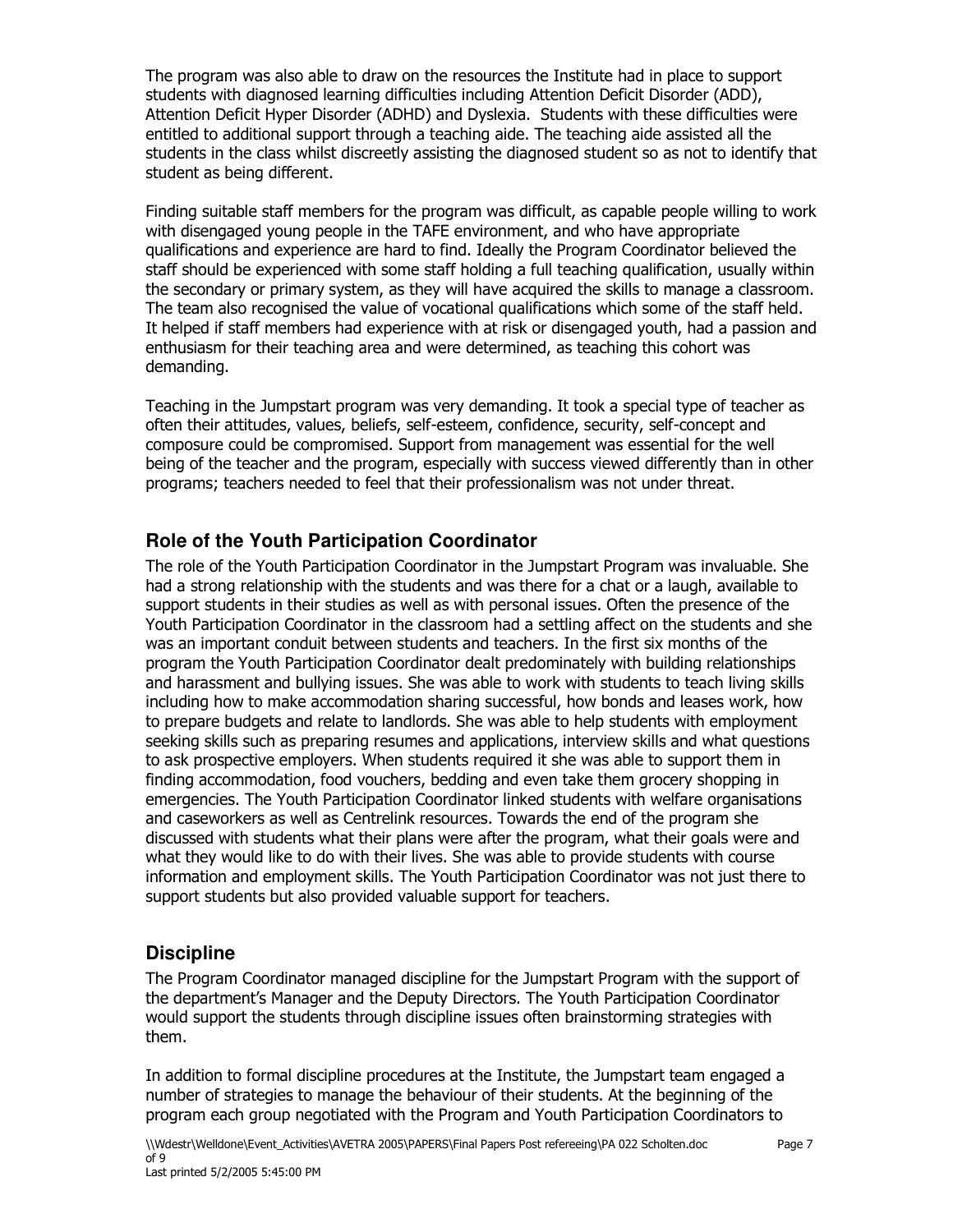establish a set of ground rules for the program for both teachers and students. Each student and teacher then agreed to abide by the rules, signing a contact to this effect.

Students were aware that they were studying in an adult learning environment and they accepted that. Students were not treated the same as they would in the school system and were encouraged to take responsibility for their behaviour. It was important however for the team to remember that majority of students were still 15 and 16 year olds and behaved as such. Students were treated according to the way they behaved and if they met the expectation as an adult in an adult learning environment they would be treated as such. Plenty of opportunities were available for students to meet this expectation.

One rule all the teachers utilised in some form was closing the door at 10 or 15 minutes past the scheduled beginning of the class and not allowing late students to join the group beyond this point. Students were asked to return at the beginning of the next break and use the break time to catch up on what they had missed. This was often very productive with the students engaged for the 15-minute break usually then ready to join in with the rest of the class after the break.

Remaining consistent and fair was important to maintaining discipline in the groups and students were ever watchful that the teachers remained so. If a teacher didn't treat the students equally the students were quick to note it and often challenged the teacher on it.

Teachers ensured that they started each lesson with a clean slate, with one teacher saying "If a student has been asked to leave my class until the next lesson, I start the next lesson by trying to have a positive and encouraging relationship with that student so as to foster a productive and beneficial session". Praise was usually conducted publicly or privately where appropriate, and criticism was undertaken privately.

# **Conclusion**

Finding what works with disengaged young people is not as simple as following a recipe. Just adding a dash of discipline, a cup of support, 200gms of relationship building, a pinch of responsibility, a pound of attendance and a slosh of interest mixed carefully and baked for nine months does not a successful program make, but they all help. Through careful monitoring, flexibility and finding a balance, success in whatever form that takes, can be achieved.

The team found that successes take on many quises and are individually based. Successes could include achieving their certificates, developing social, employability, life and study skills, forming positive relationships with adults or participating in a positive educational experience, being in a safe environment or developing a capacity to engage in learning. Students usually identify success with achieving their certificates. Successes need to be acknowledged and celebrated with students.

Regular attendance proved to be one of the bigger obstacles facing the Jumpstart program with students choosing to attend or not to attend for many reasons beyond the control of the team. The team developed a number of strategies to encourage attendance and work with low attendance rates. Flexibility in the program and with attendance was very important to these strategies.

To promote engagement, the team found that students appreciated and engaged with work they perceived as relevant to their lives and their success in the program as well as of interest to them. Students did not wish to be singled out or identified as different from other students